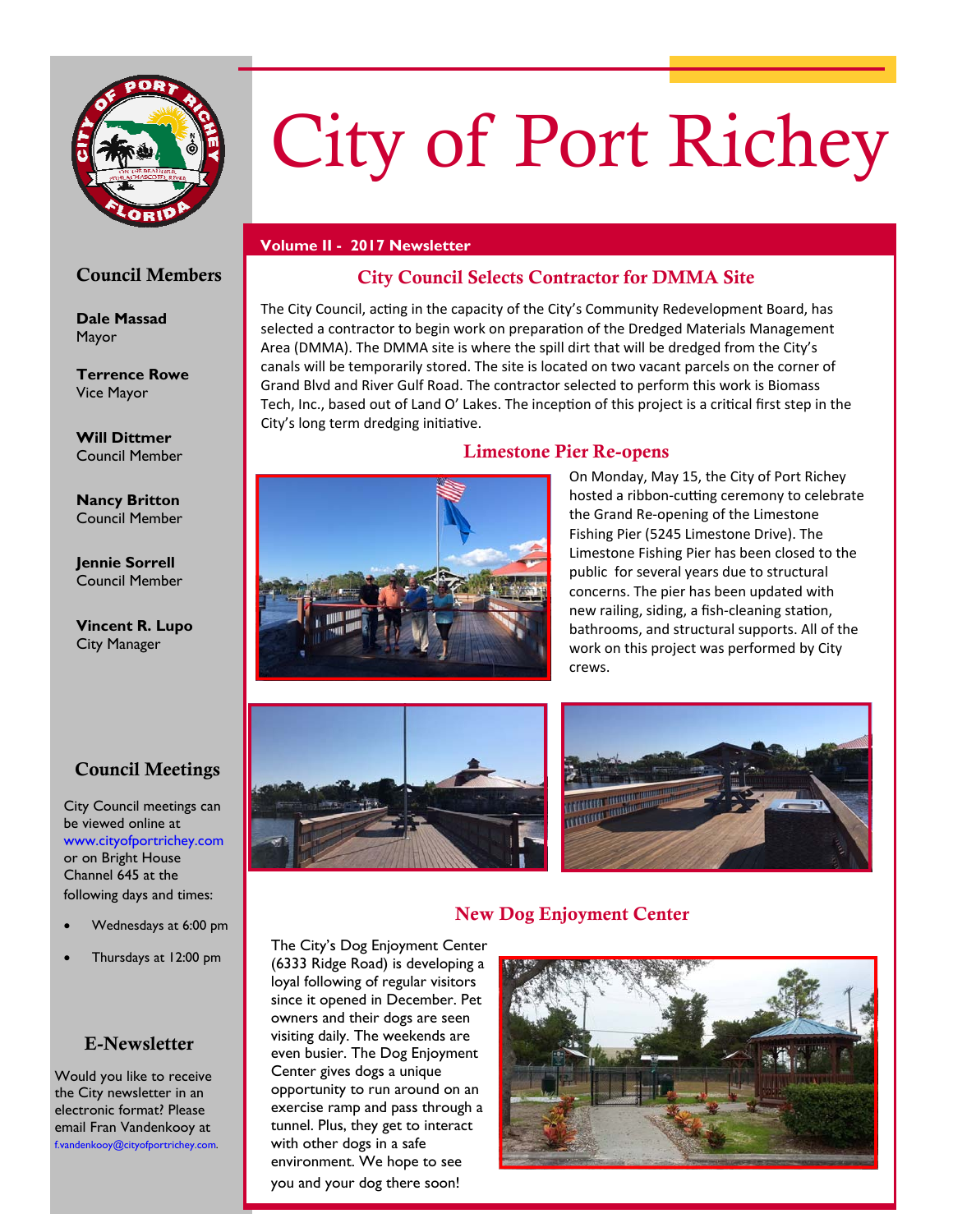## Get Prepared!

The City of Port Richey is located on the Gulf of Mexico and with the elevation above sea level being only a few feet above high tide, EXTREME FLOODING WILL BE IMMINENT. The majority of the City of Port Richey is in Evacuation Level A, which is the most dangerous level, requiring all residents along the Pithlachascotee River and those west of U.S. 19 to evacuate when an evacuation order or advisory is issued. In that event, the City Police, Fire, and Public Works personnel will drive down our streets, and/or go door- to-door if necessary to announce and advise residents of the need to evacuate. The biggest threat of general flooding is during the hurricane season (June through Novem‐ ber). National Weather Service, www.weather.gov.

Is your property subject to flooding? Yes, all of City of Port Richey is in a flood zone. You can protect your property from the hazard of flooding. Homeowners, renters & business owners, need to purchase flood insurance. There is a 30 day waiting period, so act now and call your insurance agent. Take advantage of a low cost preferred risk policy. The NOAA Hurricane Center (National Oceanic and Atmospheric Administration) is responsible for providing information on the current status. Public Advisories are issued every 6 hours, unless a WATCH or WARNING has been issued, then notices will be issued 2- 3 hours. Hourly radar position estimates are issued between the 2 hourly public advisories. In the case of a hurricane and/or flooding, stay updated with the National Oceanographic and Atmospheric Administration, www.noaa.gov.

The Pasco County Office of Emergency Management operates a comprehensive emergency warning system including emergency news releases, voice cable override, government access channels, the Emergency Alert System, and the Community Notification System. This system is used for floods as well as other emergencies. Tune into local radio stations such as these FM channels: 89.7,93.3, 94.1, 97.1, 97.9, 99.5, 100.7, 104.7, 106.3 and the following AM channels: 620, 970, 1040, 1450, 1550 and 1620 for information. News and weather channels such as ABC, NBC, and Bay News 9 are some that can be listened to and watched for status updates. Updates will also be displayed online at Pasco County Emergency Management, www.pascoemergencymanagement.com.

#### During an emergency, your personal safety is more important than your most valuable property. Take steps now to *help your family prepare for an emergency.*

- Make your Family Disaster Plan.
- Know your evacuation zone and route to a nearby shelter.
- Obtain first aid kit/medicine.
- Obtain water & non‐perishable food (include baby food and food for a special diet).
- Obtain portable radio, flashlights, extra batteries & non-electric can opener.
- Move valuable household possessions to a safer location or elevate (time permitting).
- Fuel your vehicle (don't wait for the last minute).
- Safeguard important documents (passports, licenses, bank card, credit cards wills, deeds, insurance policies, etc).
- Turn off all utilities if you plan to evacuate.
- Remove portable generators. Portable generators should not be used inside any building, also any generator must be connected to an approved transfer switch to protect power company workers.





Practice safe routes from your home with all family members and establish a safe place out of the floodplain. Designate a place where your family can meet after an evacuation is issued.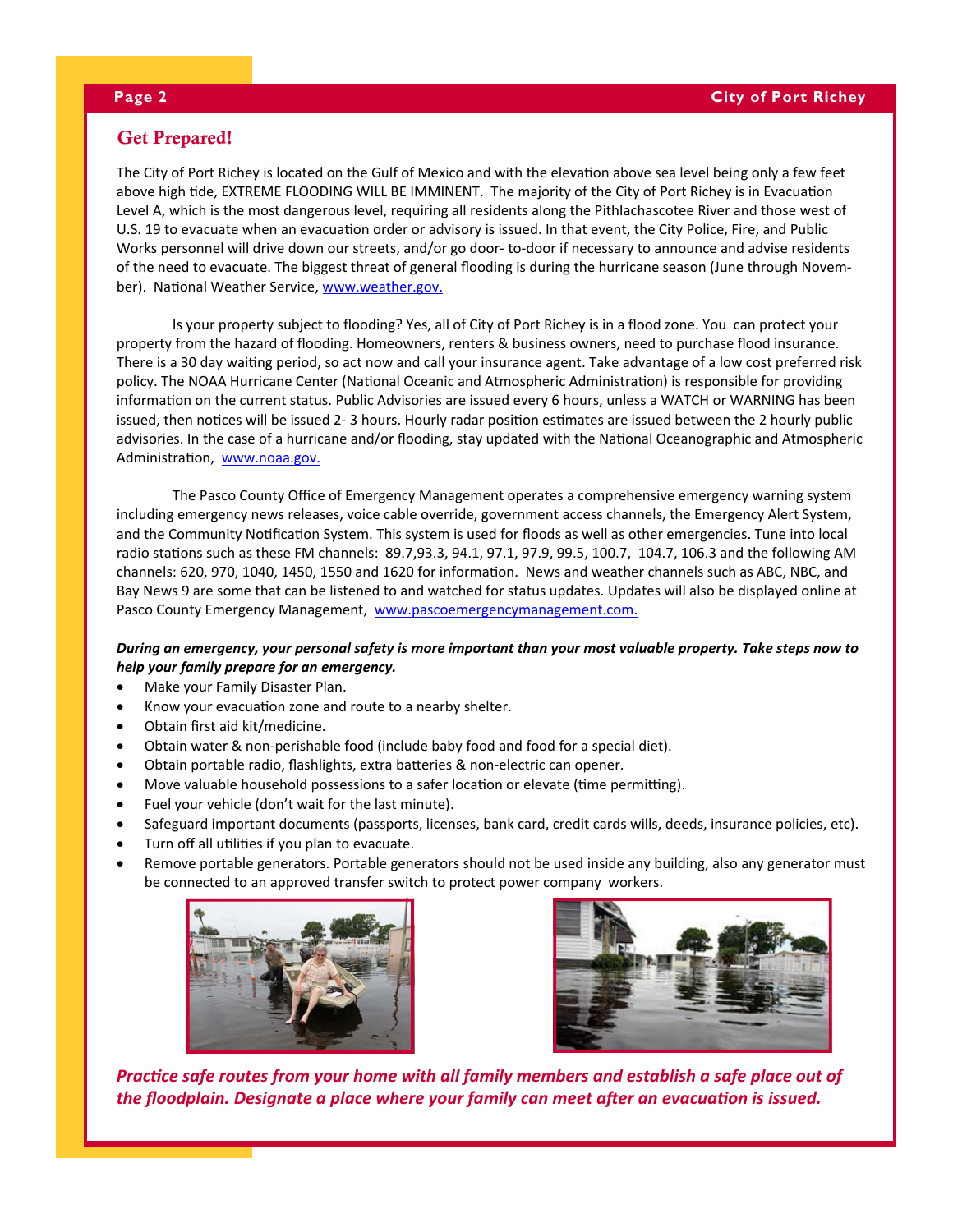#### **Volume II - 2017 Newsletter Page 3 Page 3**

#### Shelter Information

- Schrader Elementary School: 11041 Little Rd., New Port Richey
- Chasco Elementary School: 7906 Ridge Rd., Port Richey
- Fasano Regional Hurricane Shelter (Pet Friendly): 11611 Denton Ave., Hudson

To keep your property protected, keep items such as sandbags, plywood, plastic sheeting, and lumber handy. These items are especially important to have if you live in an area that floods frequently. Remember, sandbags should not be stacked against the outer walls of a building since the bags may create added pressure on the foundation when wet. Sandbags may be available at City Hall 6333 Ridge Road, in the event of potential flooding. Please contact the Building Department at 727-816-1900 ext. 180 for locations.



#### Flood Safety Tips to Protect People from Hazards

- Turn Around; Don't Drown. Avoid flooded areas or those with rapid water flow. Do not attempt to cross a flowing stream or drive through water. It only takes six inches of fast-flowing water to sweep you off your feet.
- Do not walk through flowing water. The water may be contaminated by sewage leaks.
- Do not drive through flood waters. Stay away from electrical and power lines.
- Do not allow children to play in or near high water, storm drains or ditches.

Protect natural floodplain functions. The City has a system of drainage channels and ditches for storm water management purposes. They are maintained on a regular basis by our Public Works Department. These ditches are of vital importance since the water flowing through them not only drains our City streets, but also the inland areas. Keep debris and trash out of the streams and ditches. Any dumping in these areas is prohibited. Violations should be reported to either Public Works 727-816-1900 ext. 186 or the Police Department 727-816-1900 ext. 201.

Build Responsibly! **Building permits** are required for any construction. If you're not sure whether you require a permit, please call the Building Department at 727-816-1900 ext 180 or ext 155. For further information regarding Substantial Damage Rules, please visit FEMA's website at www.fema.gov and Municode for local ordinances at www.municode.com, or www.cityofportrichey.com (Local Charter) Port Richey, Section 8-17 and Chapter 8.

## Community Rating System (CRS)

The CRS uses a class rating system that is similar to fire insurance ratings to determine flood insurance premium reductions for residents. As a community engages in additional mitigation activities, its residents become eligible for increased National Flood Insurance Program (NFIP) policy premium discounts. Each CRS Class improvement produces a 5 percent greater discount on flood insurance premium for properties in the Special Flood Hazard Area (SFHA).

Under the Community Rating System, flood insurance premium rates are discounted to reward community actions that meet the three goals of the CRS:

- Reduce flood damage to insurable property
- Strengthen and support the insurance aspects of the NFIP
- Encourage a comprehensive approach to floodplain management